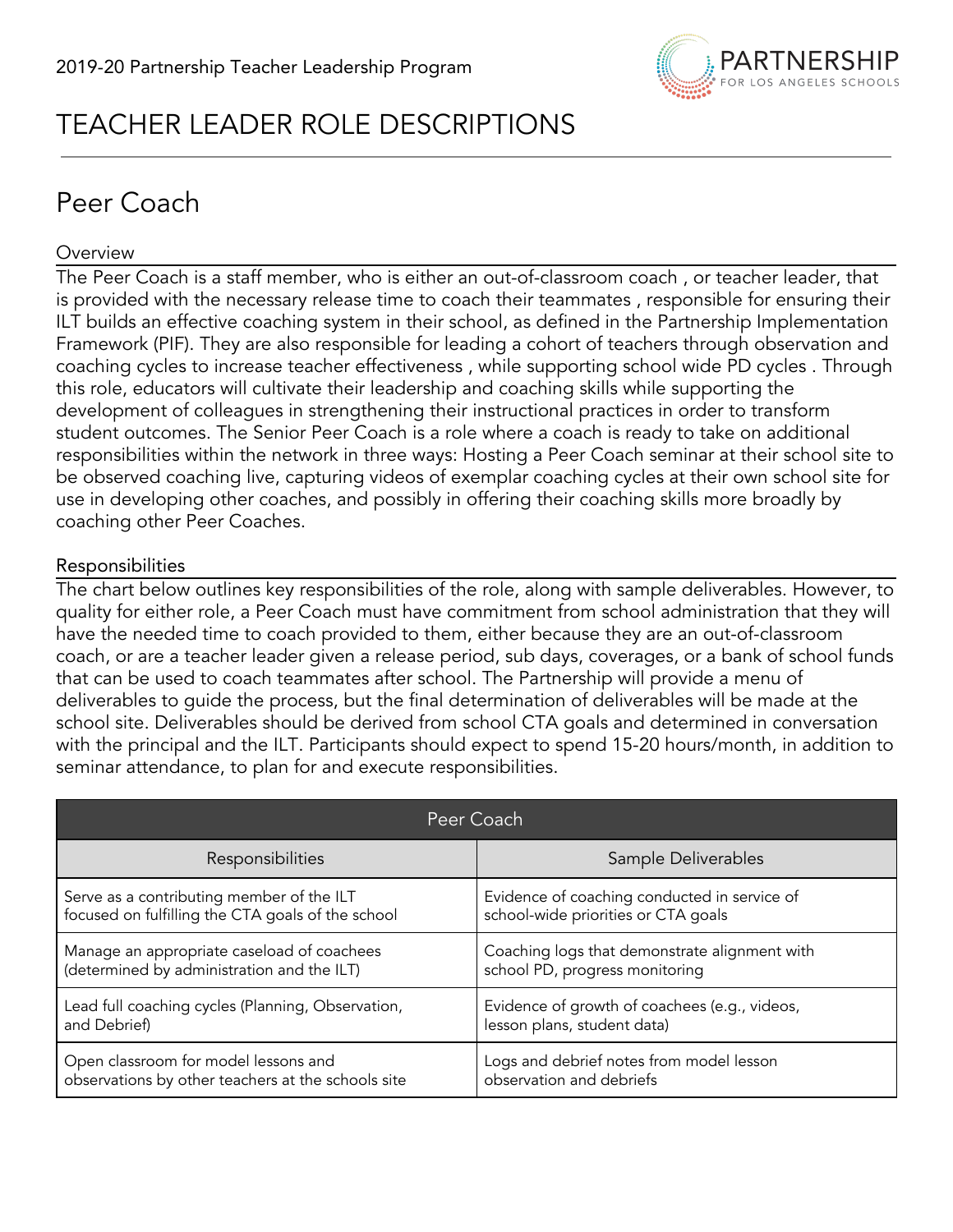

| Senior Peer Coach                                                                                                                                                                                                                                       |                                                                                                                                                                                                                                                                                                                                      |
|---------------------------------------------------------------------------------------------------------------------------------------------------------------------------------------------------------------------------------------------------------|--------------------------------------------------------------------------------------------------------------------------------------------------------------------------------------------------------------------------------------------------------------------------------------------------------------------------------------|
| Responsibilities                                                                                                                                                                                                                                        | <b>Expected Deliverables</b>                                                                                                                                                                                                                                                                                                         |
| All of the above and<br>• Host a seminar at your school site, which includes<br>logistics management for the visit<br>Record model coaching videos to help us build a<br>$\bullet$<br>video library of coaching for network wide and<br>beyond learning | Hosts Peer Coach seminar at your school site to<br>observe live coaching. Supports setting up the<br>schedule for the Seminar, as well as observation<br>and coaching debriefs for the day.<br>Supports creation of a video bank of model<br>coaching cycles through filming exemplar<br>coaching cycles with teachers at your site. |

## Attendance, Participation, and Collaboration

Partnership Events and Meetings

- Four-day Summer Institute
- One-day Winter Institute
- Four, full-day seminars focused on coaching skills and instructional practices
- Regular meetings Partnership staff member, including coaching/observation meetings

#### School-Site Meetings

- Regular and meaningful participation in ILT meetings
- Regular coaching cycles with a cohort of coachees (Role at school provides you with the time needed)
- Regular check-ins with administration and collaboration with other Peer Coaches and/or Teacher Leaders at your site
- Coaching on your coaching cycles (1 2 per year)

- Sustains a growth mindset for self and others in pursuit of excellence
- Demonstrated belief in the Partnership Core Values: Courage, Creativity, Continuous Improvement, and Collective Action
- Ability to build strong relationships and support high morale and confidence in colleagues
- Ability to maintain professional discretion and confidentiality
- Strong content and pedagogical knowledge, and a demonstrated record of effective classroom practice
- Desire to lead and/or experience leading adult learning
- Experience using data to drive instructional practice
- Strong technology and computer skills (email, digital platforms, Google, etc.) or willingness to learn
- Senior Peer Coach: Exemplary coach with proven coaching skills who is able to also apply their teacher coaching skills in supporting other coaches, and to host and organize a seminar at their school site. Senior Peer Coach applicants must submit a coaching video as part of the application.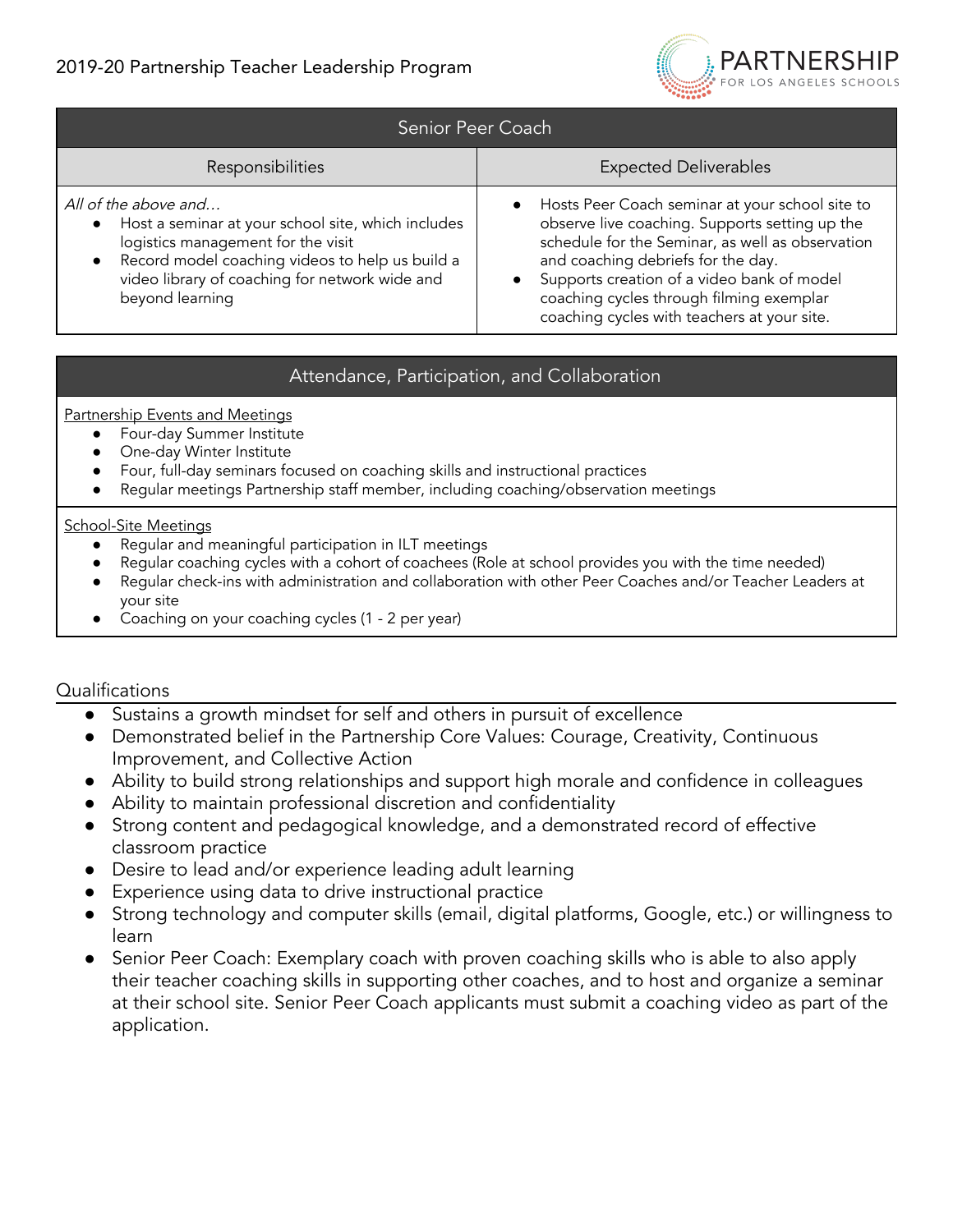

# Team Lead

## **Overview**

The Team Lead is responsible for leading a content or grade level team in the planning and execution of standards-based curriculum, high leverage literacy strategies, data-driven instruction, and formative assessment practices. Through this role, educators will cultivate their leadership skills and develop content knowledge while supporting the development of colleagues in strengthening their instructional practices in order to transform student outcomes.

For the 2019-20 school year, we will be supporting teachers in the following grade-level/content area cohorts:

- Elementary (K-6)
- Secondary ELA/Social Studies (6-12)
- Secondary Math (6-12)
- Secondary Science (6-12)\*
- Special Education (K-12)\*

\*Content support for Science and Special Education teachers will be provided in collaboration with LAUSD and external partners.

## Responsibilities

The chart below outlines key responsibilities of the role along with sample deliverables. Team Leads' deliverables should be derived from school CTA goals and determined in conversation with the principal and ILT. Participants should expect to spend 15-20 hours/month, in addition to seminar attendance, to plan for and execute responsibilities. To support Team Leads, schools will work to provide additional time (e.g., scheduled release time) for them to plan for and regularly meet with their teams. To qualify for the role, a Team Lead must have commitment from school administration that they will have 1) a grade team or department they're responsible for leading, and 2) 1-2 meetings per month they're responsible for facilitating.

| Responsibilities                                                                                                                                                                                                                                                                                                 | Sample Deliverables                                                                                                                                                                                                                                                                                                                                                                                                                                                         |
|------------------------------------------------------------------------------------------------------------------------------------------------------------------------------------------------------------------------------------------------------------------------------------------------------------------|-----------------------------------------------------------------------------------------------------------------------------------------------------------------------------------------------------------------------------------------------------------------------------------------------------------------------------------------------------------------------------------------------------------------------------------------------------------------------------|
| Serve as a contributing member of the school ILT<br>and attend meetings with a focus on teaching and<br>learning.                                                                                                                                                                                                | Monitor progress toward relevant CTA goals<br>(e.g., collecting and analyzing data)                                                                                                                                                                                                                                                                                                                                                                                         |
| Facilitate Grade Level or Department Team<br>meetings that focus on:<br>• Planning cycles that include backwards planning<br>from standards and assessments<br>Implementing short-cycle, common formative<br>$\bullet$<br>assessments<br>Data analysis protocols and responding to<br>$\bullet$<br>student data. | Evidence of planning cycles (e.g., meeting<br>agendas, student data, student work analysis)<br>Pacing/unit plans<br>Common lessons<br>Common instructional strategies<br>Common formative assessments<br>Documentation of instructional next steps<br>Documentation of progress monitoring<br>Log of classroom observations by peers<br>Participate in coaching cycles (as coach or<br>coachee)<br>Provide or contribute to team or school-wide<br>professional development |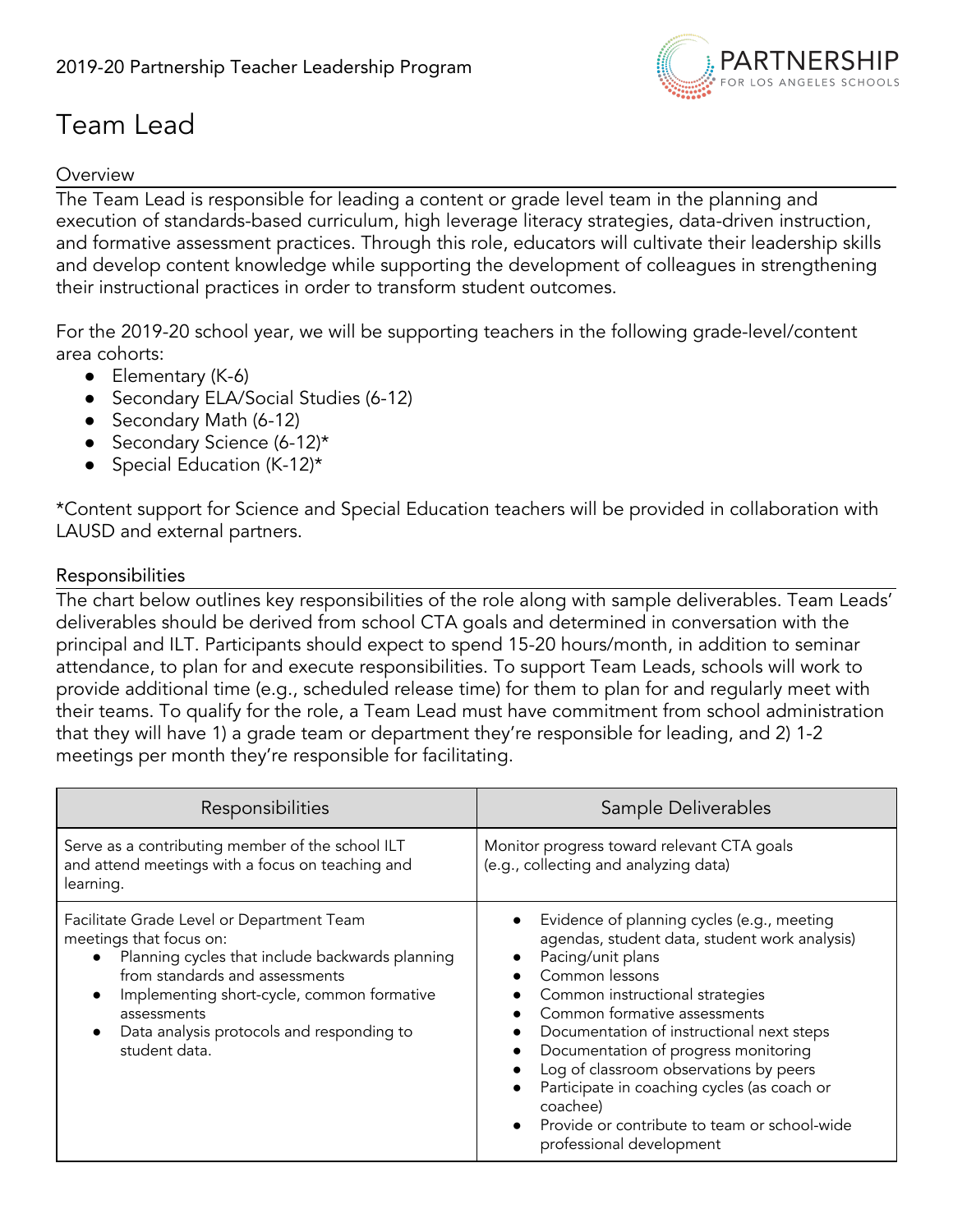

Serve as a model teacher for others:

- Classroom instruction
- Leadership practice (e.g. facilitation skills, data analysis, etc.)

## Attendance, Participation, and Collaboration

Partnership Events and Meetings

- Four-day Summer Institute
- One-day Winter Institute
- Four, full-day seminars focused on coaching skills and instructional practices
- Regular meetings Partnership staff member, including coaching/observation meetings

#### School-Site Meetings

- Regular and meaningful participation in ILT meetings
- Regular check-ins with administration and collaboration with other Team Leads and/or Teacher
- Leaders at your site
- Regular (1+ times/month) facilitation of Grade Level or Department Team meetings

- Sustains a growth mindset for self and others in pursuit of excellence
- Belief in the Partnership Core Values: courage, creativity, continuous improvement, and collective action
- Ability to build strong relationships and support high morale and confidence in colleagues
- Ability to maintain professional discretion and confidentiality
- Strong content and pedagogical knowledge, and a demonstrated record of effective classroom practice
- Desire to lead and/or experience leading adult learning
- Experience using data to drive instructional practice
- Strong technology and computer skills (email, digital platforms, Google, etc.) or willingness to learn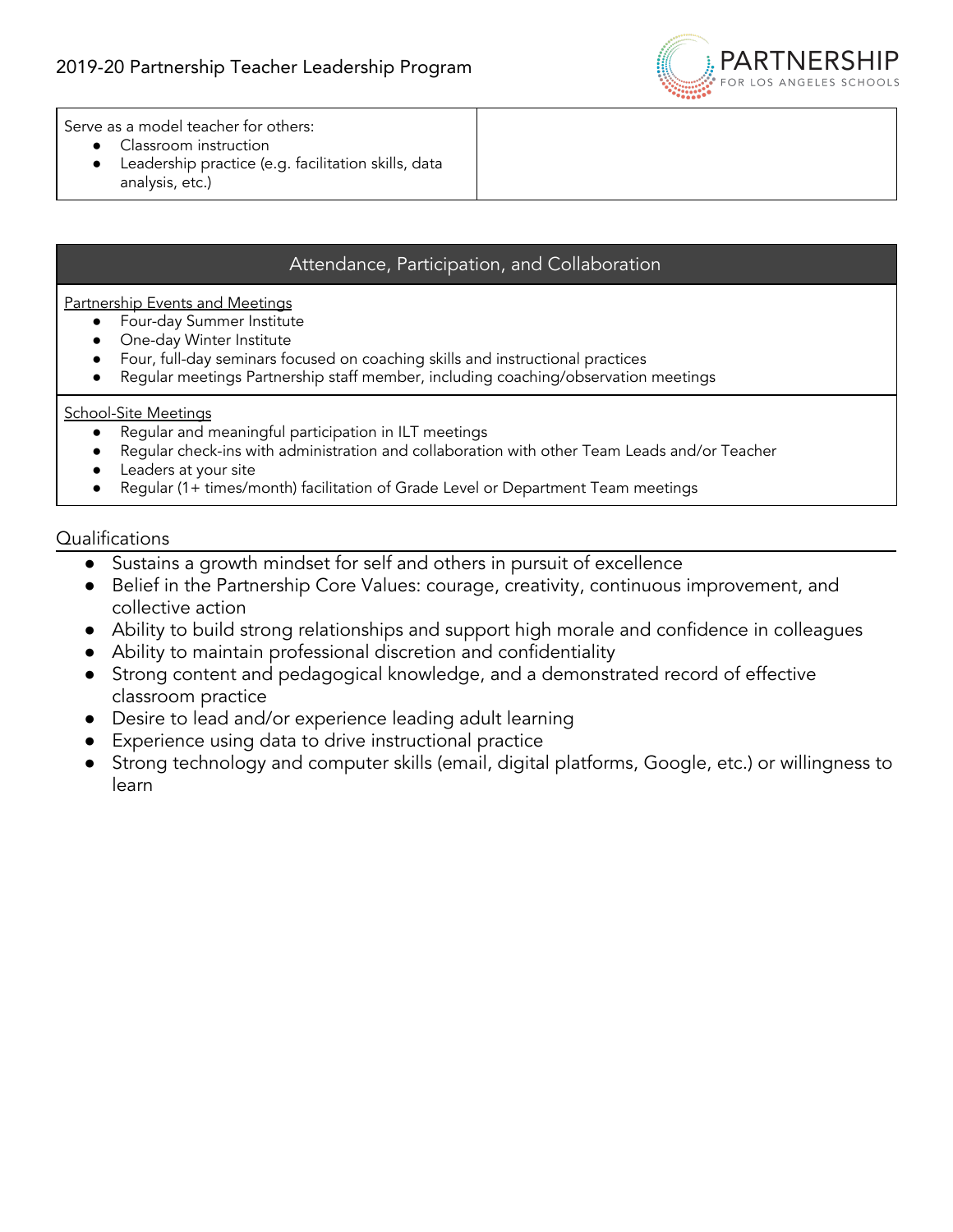

## Restorative & College Culture Lead

## **Overview**

The Restorative & College Culture Lead (RCCL) is responsible for leading the culture team in planning and implementing restorative communities practices and college-going knowledge to enhance school culture such that the school meets their CTA Culture goal. The RCCL will coordinate school-wide strategies around social-emotional learning, attendance, and restorative discipline in service of a college-going, restorative culture and college access. Through this role, educators will cultivate leadership skills while positively impacting school culture and classroom climate in order to transform student social-emotional skills, college going aspirations and outcomes, and restorative communities.

## Responsibilities

The chart below outlines key responsibilities of the role, along with sample deliverables. The Partnership will provide a menu of deliverables to guide the process, but the final determination of deliverables will be made at the school site. Deliverables should be derived from school CTA goals and determined in conversation with the principal and the ILT. Participants should expect to spend 15-20 hours/month, in addition to seminar attendance, to plan for and execute responsibilities. To support Restorative & College Culture Leads, school leaders will work to provide additional time (e.g., scheduled release time or an extra conference period) for them to fulfill related responsibilities.

| Restorative & College Culture Lead                                                                                                                                                                                                                                                                                                                                                                                                                                                                                                                                               |                                                                                                                                                                                                                                                                                                                                                                                                          |
|----------------------------------------------------------------------------------------------------------------------------------------------------------------------------------------------------------------------------------------------------------------------------------------------------------------------------------------------------------------------------------------------------------------------------------------------------------------------------------------------------------------------------------------------------------------------------------|----------------------------------------------------------------------------------------------------------------------------------------------------------------------------------------------------------------------------------------------------------------------------------------------------------------------------------------------------------------------------------------------------------|
| Responsibilities                                                                                                                                                                                                                                                                                                                                                                                                                                                                                                                                                                 | Sample Deliverables                                                                                                                                                                                                                                                                                                                                                                                      |
| Team: Lead Culture Team & Culture CTA Goal<br>Serve as a contributing member of the ILT and lead the<br>culture team (or equivalent team), using data to plan and<br>execute meaningful strategies to reach the CTA culture goal<br>Communicate effectively with culture team members (mixed<br>$\bullet$<br>stakeholders) before, during, and after monthly (or<br>bimonthly) meetings to ensure implementation of plans and<br>strategies to reach culture CTA goals and an intentionally<br>healthy and restorative vision for school culture                                 | CTA goal and strategies quarterly<br>$\bullet$<br>check in notes<br>Culture team meeting agendas,<br>$\bullet$<br>notes, exit tickets, sign in sheets, etc.<br>Photos, bulletins, flyers, or other<br>$\bullet$<br>communication of school-wide events<br>to promote school culture strategies<br>Use of data in ILT and Culture Team<br>meetings (i.e. Culture Dashboard)                               |
| Learn: Plan & Model Restorative Communities Practices<br>Lead (or co-lead with Partnership staff) at least 2 culture<br>professional development cycles with colleagues<br>Model restorative and trauma & resiliency informed<br>$\bullet$<br>practices, social-emotional skills, culturally relevant<br>pedagogy, and conflict transformation with students,<br>colleagues, families and partners through SEL lessons in<br>advisory classes, content integration lessons, professional<br>development, workshops and/or coaching, as determined by<br>the ILT and culture team | At least 1 PD on college going data<br>At least 1 PD on culture & RC<br>SEL/RC lesson plans, assessment<br>results, facilitation materials or videos<br>used in PD or coaching with staff,<br>workshops with parents, and/or<br>lessons with students<br>Log/feedback notes of classroom<br>$\bullet$<br>observations by peers<br>Photos of student/staff/parent work,<br>experiences, reflections, etc. |
| Student Experiences: COLLEGE COMPASS<br>Build college knowledge through College Compass activities<br>Lead SEL survey administration (BOY and EOY) and manage<br>resulting data driven decision making                                                                                                                                                                                                                                                                                                                                                                           | College Focused Events for students<br>$\bullet$<br>(i.e. Kick Off, College field trips,<br>College grads speaking on campus,<br>College week activities, etc.)<br>Student SEL Survey results                                                                                                                                                                                                            |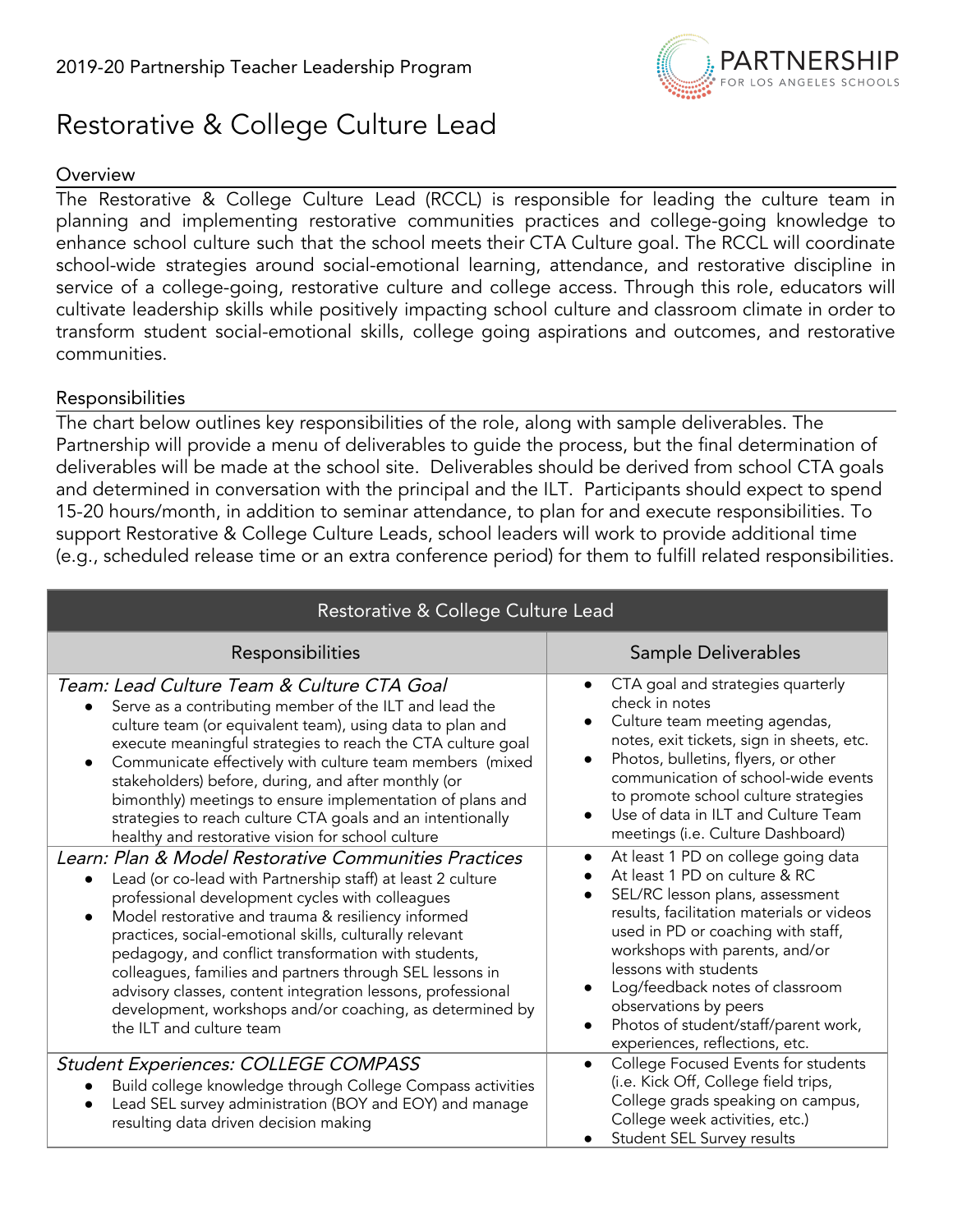

- Coordinate College Compass student tracker 4 times a year with all staff; collaborate with Family Action Team on family tracker; work closely with college counselors (secondary)
- Partner with College Counselors and team for college work

## Attendance, Participation, and Collaboration

Partnership Events and Meetings

- Four-day Summer Institute
- One-day Winter Institute
- Four full-day seminars focused on college-going, restorative instructional practices and team leadership skills
- Regular meetings with Partnership staff member, including coaching/observation meetings
- [Optional] differentiated PD with Partnership staff to meet school CTA goals and RCCL needs

#### School-Site Meetings

- Regular and meaningful participation in ILT meetings, focused on Culture CTA goal, data and strategies
- Regular check-ins with administration and collaboration with others at your site
- Regular (1+ times/month) facilitation of culture team meetings

| Restorative Communities Parent College Instructor (Saturdays)                                                                                                                                                                                                                                                                                    |                                                                                                                                                                                                                                                                  |  |
|--------------------------------------------------------------------------------------------------------------------------------------------------------------------------------------------------------------------------------------------------------------------------------------------------------------------------------------------------|------------------------------------------------------------------------------------------------------------------------------------------------------------------------------------------------------------------------------------------------------------------|--|
| Responsibilities                                                                                                                                                                                                                                                                                                                                 | Curriculum                                                                                                                                                                                                                                                       |  |
| Facilitate six 2-hour Saturday sessions at Parent<br>$\bullet$<br>College (in one of the three neighborhoods)<br>Participate actively in two Parent College<br>$\bullet$<br>Instructor trainings (on Saturdays)<br>Build relationships with families enrolled<br>Support recruitment of families<br>Promote a college-going, restorative culture | Session 1: Introduction to Restorative Justice<br>Session 2: Community Building Circles<br>Session 3: Restorative Dialogue<br>Session 4: Social-Emotional Learning<br>Session 5: Building a Supportive and Peaceful<br>Home<br>Session 6: Review and Celebration |  |

- Has a passion to cultivate safe, healthy, college-going, restorative communities in our schools
- Sustains a growth mindset for self and others in pursuit of excellence, including college access for all
- Demonstrate belief in the Partnership Core Values: courage, creativity, continuous improvement, and collective action
- Ability to build strong relationships and support high morale and confidence in colleagues and teammates
- Ability to maintain professional discretion and confidentiality
- Strong content and pedagogical knowledge, and a demonstrated record of effective practice
- Desire to lead and/or experience leading adult learning experiences and effective team meetings
- Experience using data to drive instructional practice and decision-making
- Strong technology and computer skills (email, digital platforms, Google, etc.) or willingness to learn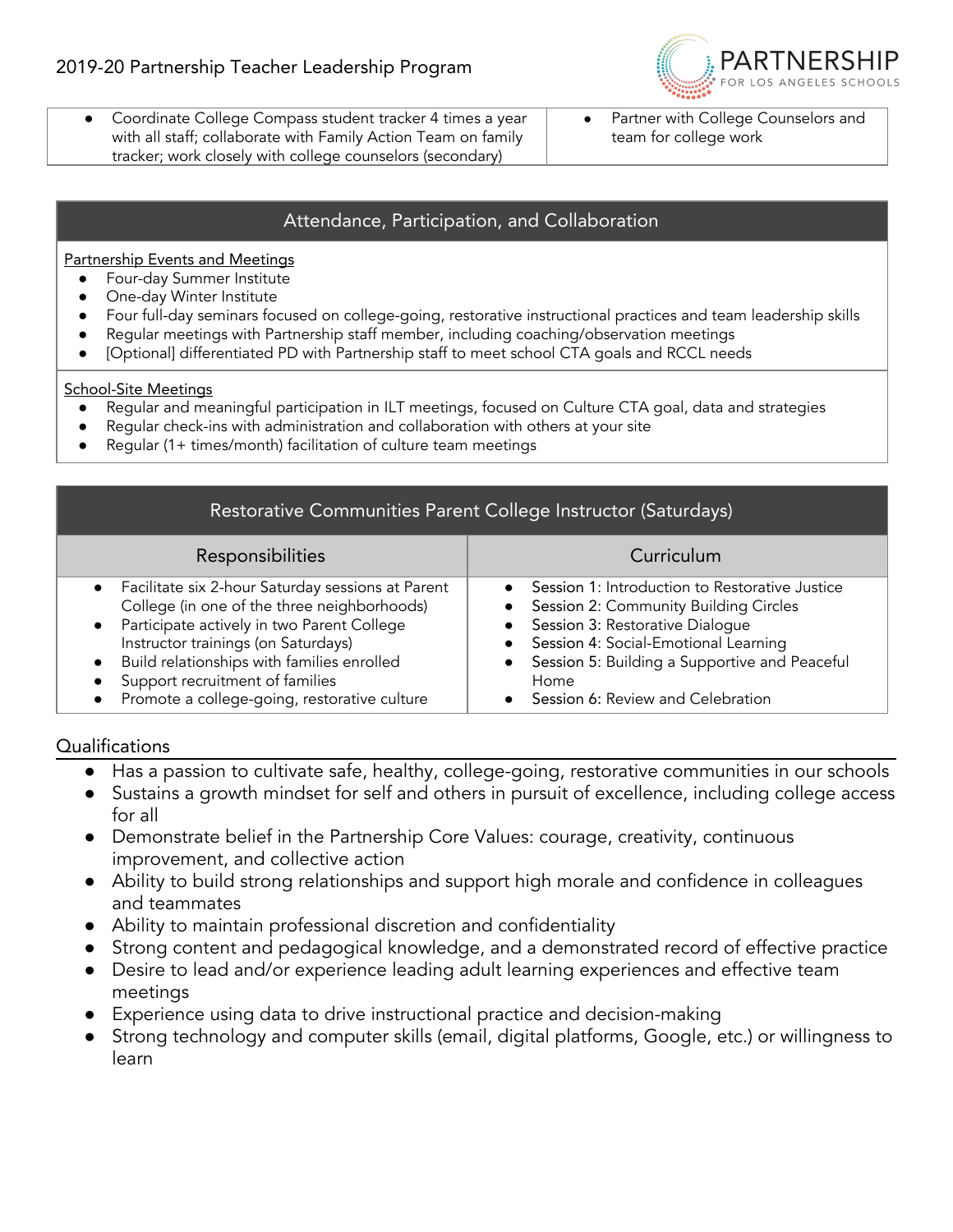

# Family Engagement Lead

## **Overview**

The Family Engagement Lead at a Partnership School is responsible for leading themselves and the school Family Action Team in planning and implementing equity centered family engagement practices to enhance school culture and accelerate student outcomes. Through this role, educators will cultivate their leadership skills, address issues of equity, positively impact school culture and develop positive relationships with families and the larger community. The chart below outlines key responsibilities of the role, along with sample deliverables. Participants should expect to spend 15-20 hours/month, in addition to seminar attendance, to plan for and execute responsibilities. To support Family Engagement Leads schools will work to provide supports for them to fulfill related responsibilities.

| Serve as a contributing member of the school leadership                                                                                                                                                                                                                                                                                                                                                                                                                                                                                                                                                                                                                                                                                                                                                                                                                                                                                                                                                                                                                                                                                                                       | Data and other evidence to demonstrate<br>progress toward meeting the school's family<br>engagement goals aligned to CTA.                                                                                                                                                                                                                                                                                                                                                                                                                                                                                                                                      |
|-------------------------------------------------------------------------------------------------------------------------------------------------------------------------------------------------------------------------------------------------------------------------------------------------------------------------------------------------------------------------------------------------------------------------------------------------------------------------------------------------------------------------------------------------------------------------------------------------------------------------------------------------------------------------------------------------------------------------------------------------------------------------------------------------------------------------------------------------------------------------------------------------------------------------------------------------------------------------------------------------------------------------------------------------------------------------------------------------------------------------------------------------------------------------------|----------------------------------------------------------------------------------------------------------------------------------------------------------------------------------------------------------------------------------------------------------------------------------------------------------------------------------------------------------------------------------------------------------------------------------------------------------------------------------------------------------------------------------------------------------------------------------------------------------------------------------------------------------------|
| team and lead/co-lead the Family Action Team<br>Communicate effectively with Family Action Team<br>members before, during, and after monthly (or bimonthly)<br>meetings to ensure implementation of plans and strategies<br>to reach goals and an intentionally equity centered vision<br>for family engagement<br>Invite a consistent group of mixed stakeholders (educators,<br>staff, parents, students, after-school lead, community<br>partners and Partnership FE team) to contribute<br>meaningfully (including facilitation) to regular Family<br>Action Team meetings where data is consistently shared<br>Lead (or co-lead with Partnership staff) at least two Parent<br>College sessions with families at one of the three Parent<br>College sites<br>Build relationships with administrators and parents from one<br>to two direct feeder schools, or three early education centers<br>if applicable.<br>Develop creative and effective school based collateral<br>highlighting for families and community<br>Implement a minimum of two Home-Visits for the year.<br>One to be completed during semester 1 and the second<br>to be completed during semester 2. | Family Action Team meeting agendas, notes,<br>exit tickets, sign in sheets, and reflections<br>Photos, bulletins, flyers, or other communication<br>of school-wide events to promote<br>equity-centered family engagement strategies<br>and demonstrate outcomes from Family Action<br>Team<br>Evidence of at least two Parent College sessions<br>which could include; photos, fliers, parent exit<br>tickets, personal reflection<br>Copies of site-based collateral<br>Agenda, Notes and/or lists of parent contact<br>information from feeder school sites.<br>Personal reflection and/or photos or notes from<br>Home-Visit (family permission required). |

## Attendance, Participation, and Collaboration

#### Partnership Events and Meetings

- One-day Family Engagement Kick-Off with school leader to build skills and set goals
- Four (4) full-day seminars (two in the fall, two in the spring) focused on family engagement instructional and school-wide practices
- Regular check-ins with Partnership staff, including possible coaching/observation meetings

- Belief in the Partnership Core Values: courage, creativity, continuous improvement, and collective action
- Ability to build strong relationships and support high morale and confidence in colleagues
- Strong content and pedagogical knowledge, including experience using data to drive instructional practice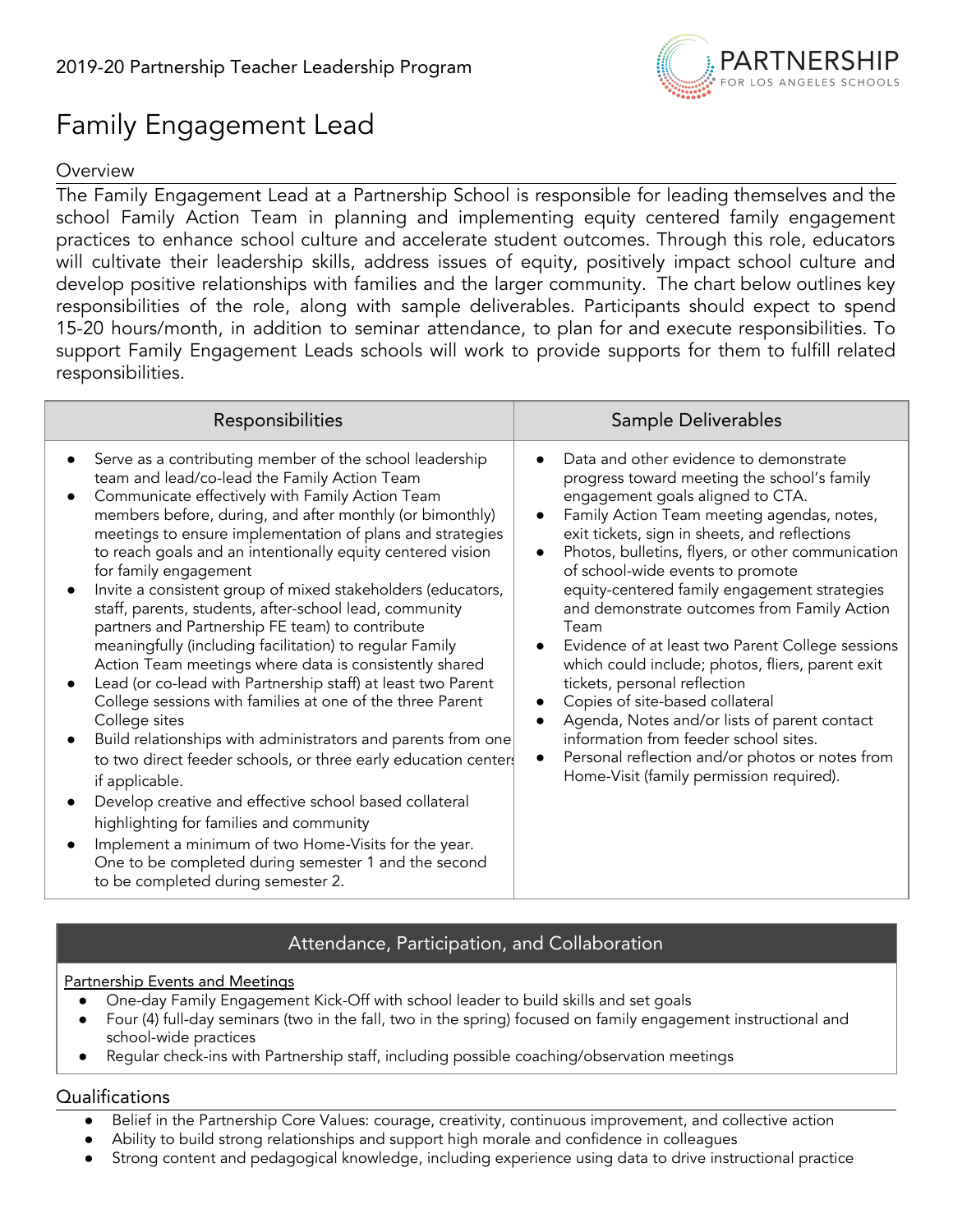## 2019-20 Partnership Teacher Leadership Program



- Desire to lead and/or experience leading adult learning and a willingness to learn
- Strong technology and computer skills (email, digital platforms, Google, etc.) or willingness to learn

#### Principal Requirements

- School must provide at least 4 sub days for FETL to attend seminars (if needed) and should consider what additional time may need to be provided to meet the family engagement goals (e.g. time to observation, plan, lead PD, etc.)
- School leader (principal, AP, or out-of-classroom support staff) must attend Family Engagement Kick-off in August and conduct regular check-ins with the FETL on campus
- Family Action Team (or equivalent) must meet regularly (i.e. monthly, every other month) and set and record goals in the beginning of the year and check in on progress at least twice per year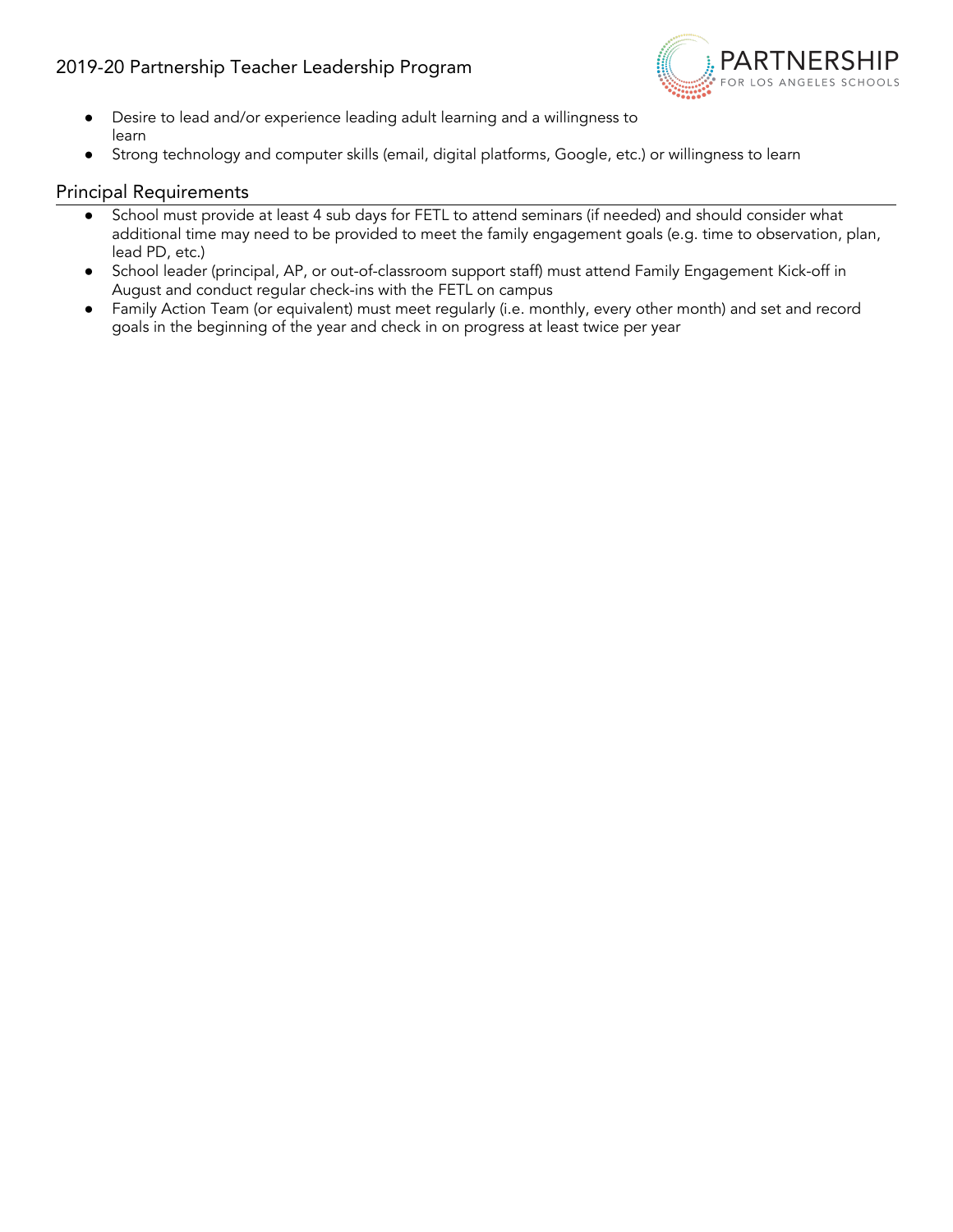

# Arts Lead

## **Overview**

The Arts Lead, in collaboration with their School Leader, is responsible for leading their school in the on-going planning and implementation of a strategic arts plan that supports and meets the school's CTA arts and other goals. Arts Leads will lead efforts to align arts strategies and resources across the school feeder pattern, foster an arts rich culture, and coordinate school-based arts events that will showcase the visual and performance art of students. They will also contribute to the planning of a Partnership-wide arts event. Through this role, the Arts Lead will cultivate their leadership skills and develop arts education content knowledge while supporting the development of colleagues in strengthening their instructional practices in order to transform student outcomes.

### Responsibilities

The chart below outlines the responsibilities and sample deliverables for Arts Leads at selected Partnership schools where arts CTA goals are an ILT priority. The Partnership will provide a menu of deliverables to guide the process but the final determination of deliverables will be made at the school site. Participants should expect to spend 15-20 hours per month, in addition to meetings and seminar attendance to plan for and execute responsibilities.

| Responsibilities                                                                                                                                                                                                                                                                                                                                                                                                                                        | Sample Deliverables                                                                                                                                                                                                                                                                                                                                                                                                                                                                                                       |
|---------------------------------------------------------------------------------------------------------------------------------------------------------------------------------------------------------------------------------------------------------------------------------------------------------------------------------------------------------------------------------------------------------------------------------------------------------|---------------------------------------------------------------------------------------------------------------------------------------------------------------------------------------------------------------------------------------------------------------------------------------------------------------------------------------------------------------------------------------------------------------------------------------------------------------------------------------------------------------------------|
| Serve as a lead or co-lead (w/School Leader) on<br>$\bullet$<br>the school ILT to initiate and extend arts<br>education planning and integration in the<br>school's CTA. (Three large buckets; direct arts<br>instruction, arts integration, and arts exposure.)                                                                                                                                                                                        | Progress monitoring of relevant school goals and<br>arts strategies. Evidence of check-ins with ILTs to<br>discuss arts programs (notes, timelines, and<br>roles/responsibilities.)<br>Development of a distinct School Arts Goal in<br>their school's CTA.                                                                                                                                                                                                                                                               |
| Form and lead an arts cohort to continue to<br>$\bullet$<br>develop and implement the school's strategic arts<br>plan.<br>Coordinate with their arts cohort the<br>$\circ$<br>implementation of one to two Model Arts<br>Integration Classrooms.<br>Plan and execute two school events<br>$\circ$<br>(fall/spring) showcasing student artwork<br>Contribute to the planning and/or<br>$\circ$<br>implementation of one Partnership-wide<br>arts events. | Schedule and notes on arts cohort meetings and<br>outcomes related to the strategic arts plan.<br>Notes on the planning, implementation,<br>$\circ$<br>and debrief of the Model Classroom(s).<br>Observation schedules and notes.<br>$\circ$<br>An invitation or flier for the event,<br>$\circ$<br>photographs, or other media<br>documenting the event.<br>Name of student(s) and photo(s) of the<br>$\circ$<br>work offered/presented at the event.<br>Evidence of participation in planning<br>$\circ$<br>meeting(s). |
| In collaboration with the Partnership's manager<br>$\bullet$<br>for arts education, the Arts Lead will work with<br>community arts partners on<br>School arts programming (direct arts, arts<br>$\circ$<br>integration, and/or arts exposure)<br>Guests artist<br>$\circ$<br>School wide arts Professional<br>$\circ$<br>Development<br>Funding through or in collaboration with<br>$\circ$<br>community arts partner.                                  | Evidence/documentation of community arts<br>partner engagement and collaboration.<br>Meeting notes<br>$\circ$<br>Planning documents<br>$\circ$<br>Event information (flyer, handout, etc.)<br>$\circ$<br>PD materials (handouts, photos, etc.)<br>$\circ$                                                                                                                                                                                                                                                                 |
| Collaborate with fellow Arts Leads to develop and<br>$\bullet$<br>implement a system of communication on<br>strategic arts planning along feeder, level alike                                                                                                                                                                                                                                                                                           | Evidence of planning with fellow Arts Leads on<br>collaborations and distribution of arts resources,<br>and best practices.<br>joint planning time<br>$\circ$                                                                                                                                                                                                                                                                                                                                                             |